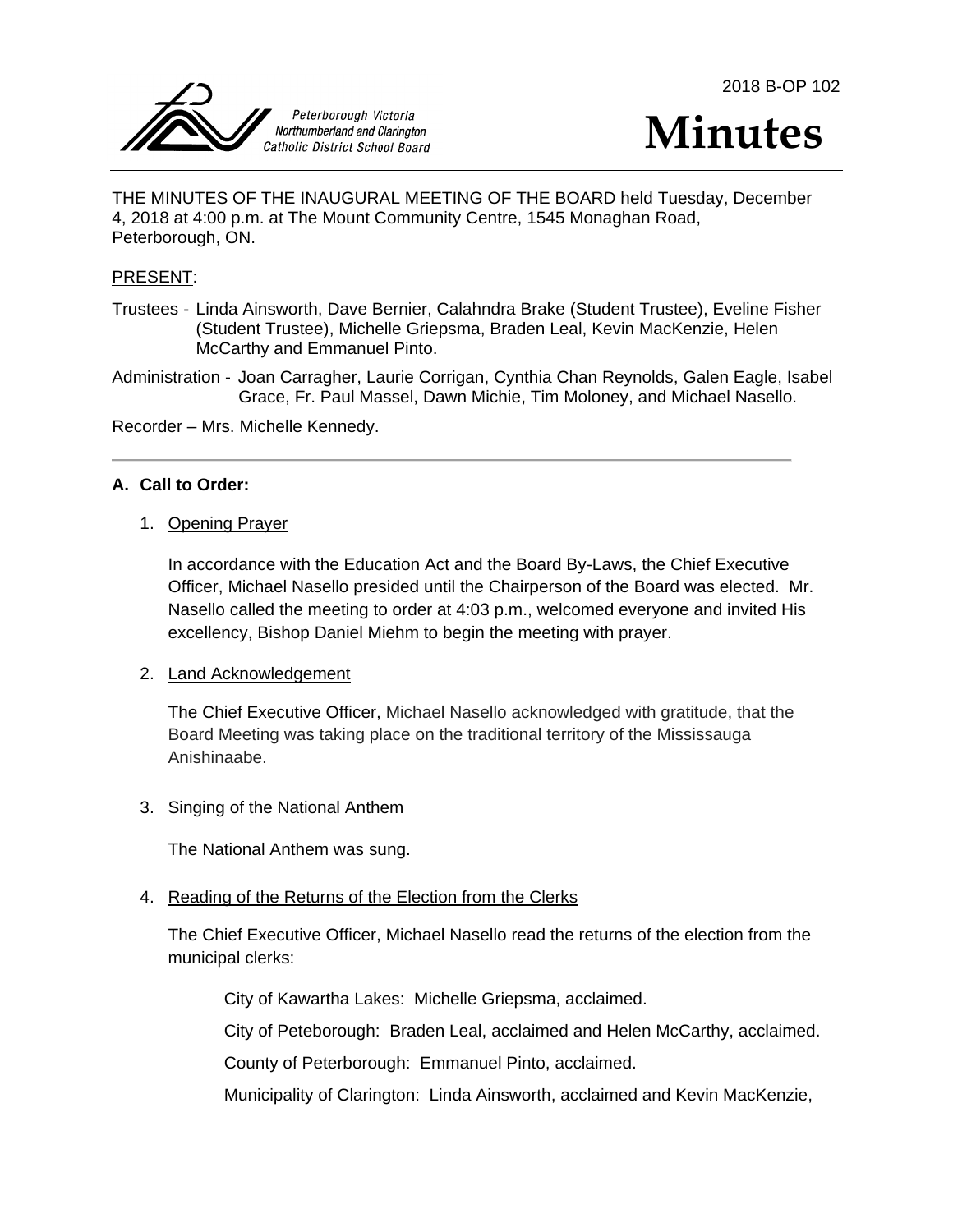acclaimed.

Northumberland County: David Bernier, acclaimed.

5. Administration of the Declaration of Office and Oath of Allegiance

The Chief Executive Officer, Michael Nasello, administered the Declaration of Office and Oath of Allegiance.

# **B. Order of Business:**

1. Approval of the Agenda

MOTION: Moved by David Bernier, seconded by Michelle Griepsma,

that the agenda be approved with the addition of item C.1 b), 'Change to Public Meeting Schedule.'

### Carried.

# 2. Declarations of Conflicts of Interest.

There were no declarations of conflicts of interest.

# 3. Director's Remarks

The Chief Executive Officer, Michael Nasello, gave opening remarks to welcome the trustees to the new term of office. He thanked them for their generosity of service to the PVNC community and assured support and prayers for all of them.

4. Appointment of the two tellers.

Joan Carrager accepted nomination as the first teller.

MOTION: Moved by David Bernier, seconded by Linda Ainsworth

that Joan Carragher be appointed as the first teller.

Carried.

Laurie Corrigan accepted nomination as the second teller.

MOTION: Moved by Michelle Griepsma, seconded by Braden Leal

that Laurie Corrigan be appointed as the second teller.

Carried.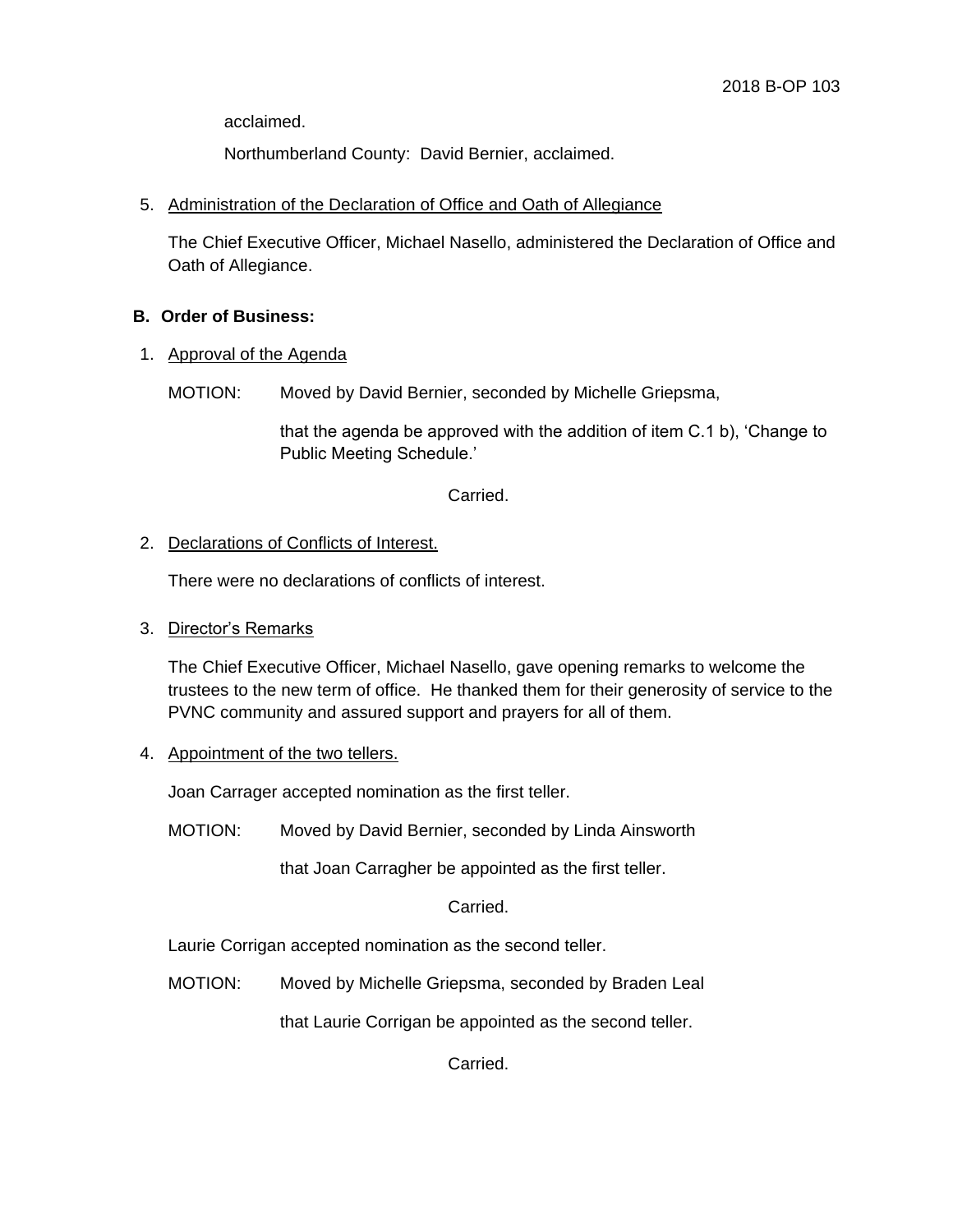# 5. Election of the Chairperson of the Board

### **Nominees**

Michelle Griepsma – accepted

Michelle Griepsma was acclaimed the Chairperson of the Board for the term of December 1, 2018 to November 30, 2019 and took the chair.

Michelle Griepsma was invited by Michael Nasello to move to the head of the table to assume the position of Chair for the balance of the meeting.

### 6. Election of the Vice-chairperson of the Board.

#### **Nominees**

David Bernier - accepted

David Bernier was acclaimed Vice-chairperson of the Board for the term of December 1, 2018 to November 30, 2019.

7. R.A. Approval of Chairperson and Vice-Chairperson as Signing Authorities.

MOTION: Moved by Linda Ainsworth, seconded by Helen McCarthy

that the Chairperson, Michelle Griepsma and Vice-chairperson, David Bernier, be approved as signing authorities for the Board.

Carried.

### 8. Election of Trustees to Statutory Committees.

a. Audit committee

Nominees

| David Bernier         |                          | accepted |
|-----------------------|--------------------------|----------|
| <b>Braden Leal</b>    |                          | accepted |
| Kevin MacKenzie -     |                          | declined |
| <b>Emmanuel Pinto</b> | $\overline{\phantom{a}}$ | declined |

David Bernier and Braden Leal were acclaimed as trustee representatives on the Audit Committee for the term December 1, 2018 to November 30, 2022.

b. Special Education Advisory Committee

Nominees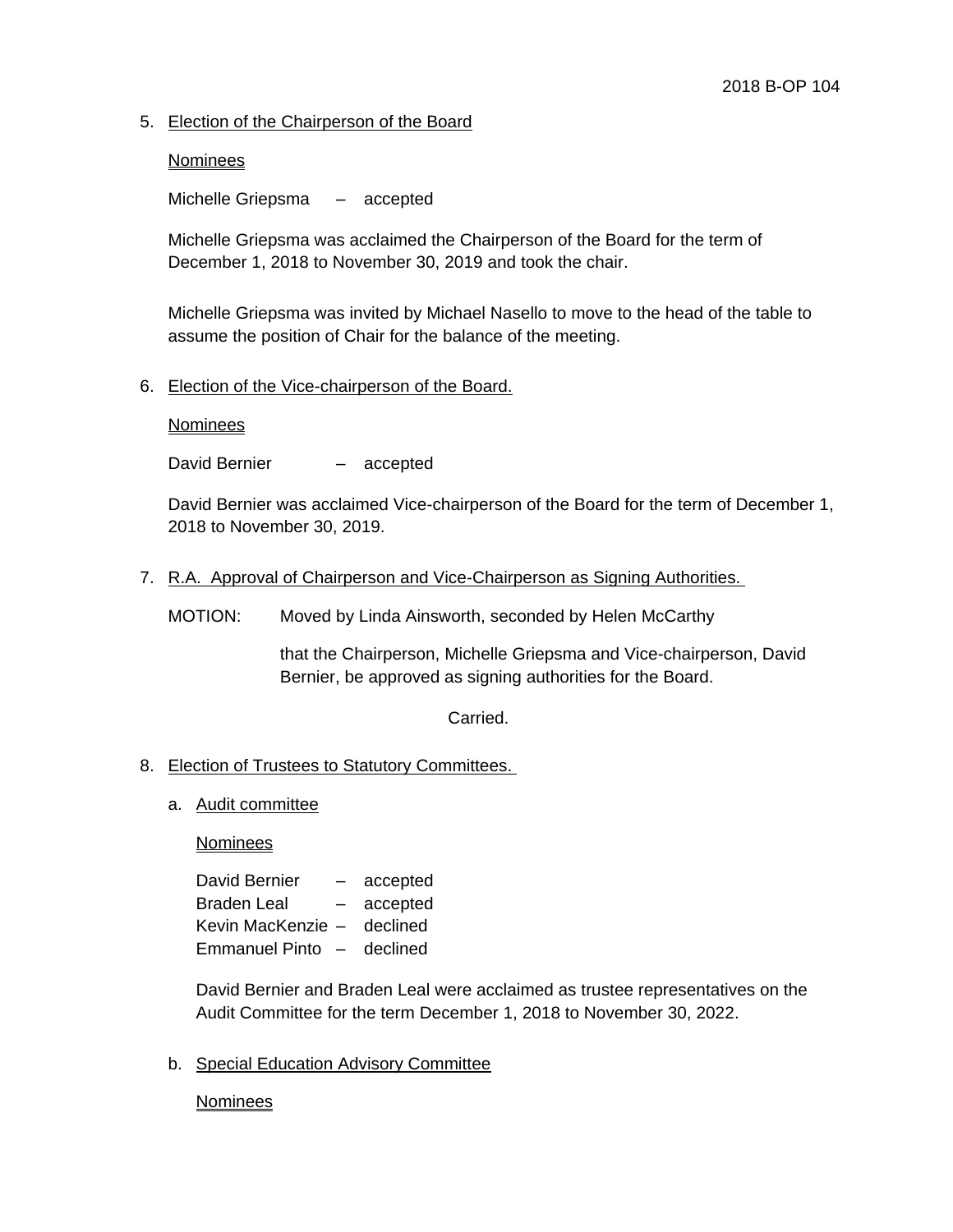Helen McCarthy – accepted Emmanuel Pinto – accepted

Helen McCarthy and Emmanuel Pinto were acclaimed as trustee representatives on the Special Education Advisory Committee for the term December 1, 2018 to November 30, 2022.

c. Supervised Alternative Learning Committee (SAL)

It was explained that one trustee sits on the SAL Committee and one alternate is designated.

**Nominees** 

Linda Ainsworth – declined David Bernier – accepted Helen McCarthy – accepted Emmanuel Pinto – declined

David Bernier volunteered to be the alternate for the committee. By consensus of the trustees, Mr. Bernier was acclaimed as the alternate trustee representative and Helen McCarthy was acclaimed as the trustee representative for the Supervised Alternative Learning Committee for the term December 1, 2018 to November 30, 2019.

- 9. R.A. Naming of the Standing Committees.
	- MOTION: Moved by Linda Ainsworth, seconded by David Bernier

that the following Standing Committees be approved for 2018-2019: Chairperson's Committee, Committee-of-the-Whole, and Policy Development Committee.

Carried.

- 10. Election of Standing Committee Chairpersons.
	- a. Committee-of-the-Whole Chairperson

Nominees

Linda Ainsworth – accepted David Bernier – declined Kevin MacKenzie – declined Helen McCarthy – declined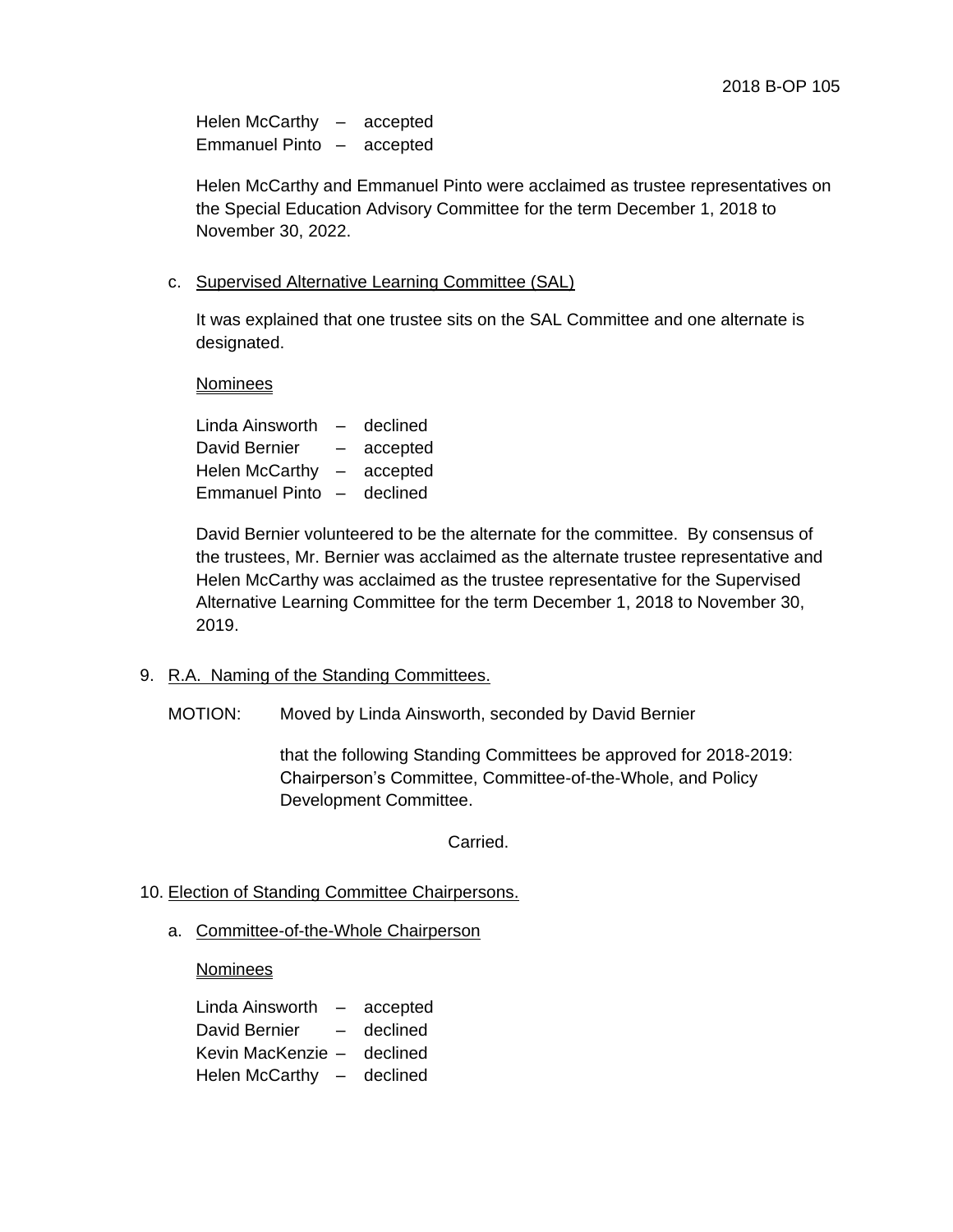Linda Ainsworth was acclaimed as the Chairperson for the Committee-of-the-Whole.

## b. Policy Development Chairperson.

Nominees

David Bernier – accepted Braden Leal – declined Kevin MacKenzie – declined Helen McCarthy – declined

David Bernier was acclaimed as the Chairperson for the Policy Development Committee.

- 11. Election of board Representation to Various Committees.
	- a. Chairperson's Committee

### **Nominees**

| Linda Ainsworth       |   | accepted |
|-----------------------|---|----------|
| Braden Leal           | - | accepted |
| Kevin MacKenzie -     |   | declined |
| <b>Helen McCarthy</b> |   | declined |

Linda Ainsworth was elected as trustee-at-large to the Chairperson's Committee for the term December 1, 2018 to November 30, 2019.

## b. Faith and Equity Committee

### **Nominees**

Linda Ainsworth – accepted Kevin MacKenzie – accepted Helen McCarthy – accepted Emmanuel Pinto – accepted

Emmanuel Pinto and Kevin MacKenzie were elected as trustee representatives on the Faith and Equity Committee for the term December 1, 2018 to November 30, 2020.

c. Catholic Parent Engagement Committee

### **Nominees**

Linda Ainsworth – declined Braden Leal – declined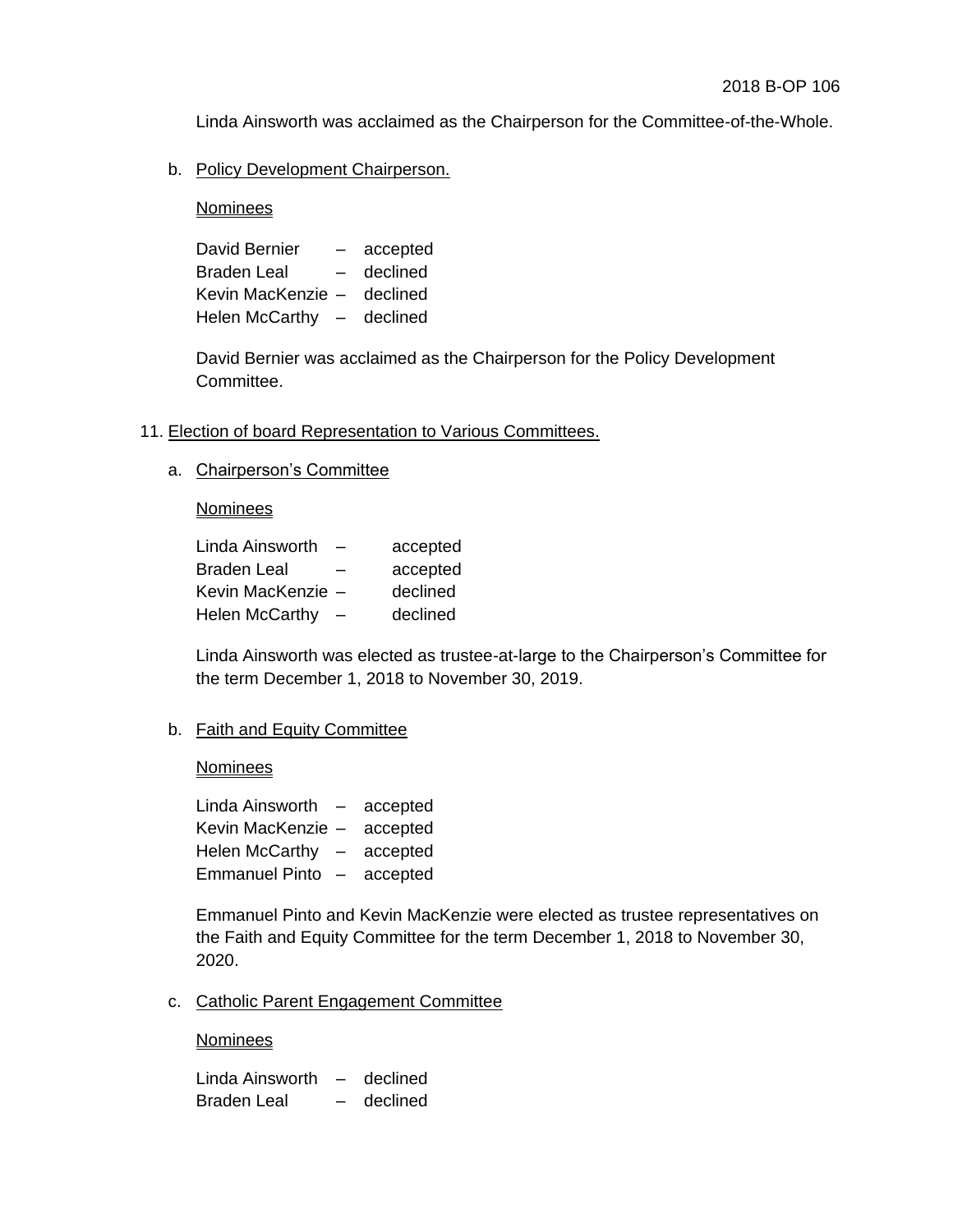Kevin MacKenzie – accepted Helen McCarthy – declined

Kevin MacKenzie was acclaimed as the trustee representative on the Catholic Parent Engagement Committee for the term December 1, 2018 to November 30, 2019.

d. First Nations, Métis and Inuit Advisory Committee

Nominees

Braden Leal – accepted Helen McCarthy – accepted Emmanuel Pinto – declined

Braden Leal was elected as the trustee representative on the First Nations, Métis and Inuit Advisory Committee for the term December 1, 2018 to November 30, 2020.

e. French as a Second Language Committee

#### Nominees

Linda Ainsworth – accepted Helen McCarthy – accepted

Helen McCarthy was elected as the trustee representative on the French as a Second Language Committee for the term December 1, 2018 to November 30, 2020.

### f. Accessibility for All Committee

**Nominees** 

Linda Ainsworth – declined David Bernier – accepted Helen McCarthy – declined Emmanuel Pinto – declined

David Bernier was acclaimed as the trustee representative on the Accessibility for All Committee for the term December 1, 2018 to November 30, 2020.

#### 12. R.A. Destroying of the Ballots

MOTION: Moved by Linda Ainsworth, seconded by Braden Leal

that the ballots be destroyed.

Carried.

**C. Future Meetings and Events:**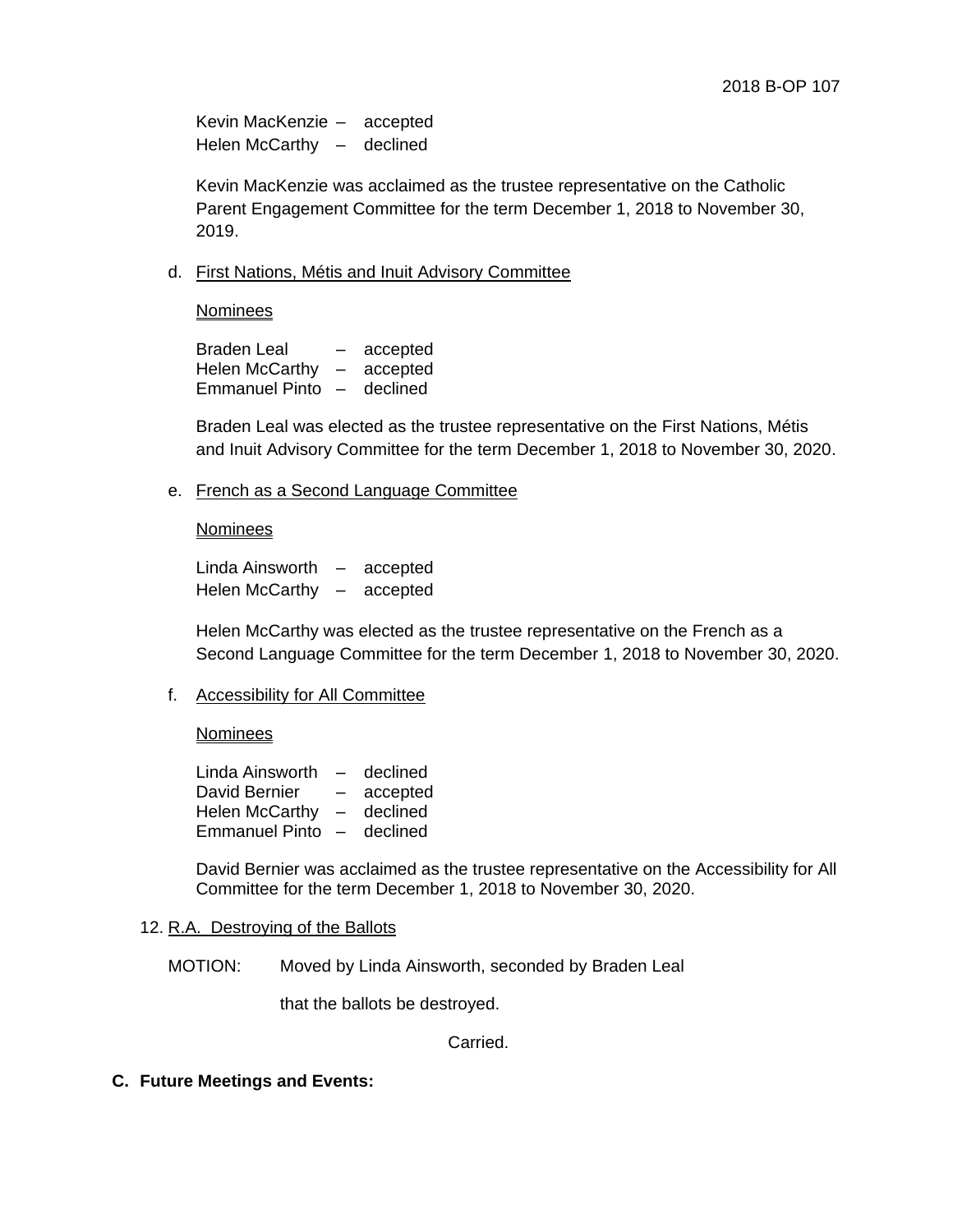The Chair, Michelle Griepsma reminded the trustees to make note of the upcoming standing committee meetings and other committee meetings.

- 1. Board Standing Committee Meetings
	- a. Chairperson Committee Meeting, December 10, 2018, 4:30 p.m.
	- b. R.A. Committee-of-the-Whole Meeting, December 10, 2018, 6:30 p.m.

MOTION: Moved by David Bernier, seconded by Linda Ainsworth

that the Committee-of-the-Whole (formerly Governance Committee) meeting scheduled for December 10, 2018, be cancelled.

Carried.

- c. Regular Board Meeting, December 18, 2018, 6:30 p.m. (In-camera Session, 6:00 p.m.)
- d. Policy Development Committee Meeting, February 5, 2019, 6:30 p.m.

# 2. Other Committee Meetings.

- a. First Nation, Métis, and Inuit Advisory Committee, December 11, 2018, 6:30 p.m.
- b. Student Council Liaison Committee, December 18, 2018, 4:15 p.m.
- c. STSCO Governance Committee Meeting, January 8, 2019, 3:00 p.m.
- d. Special Education Advisory Committee, January 17, 2019, 6:30 p.m.
- e. Faith and Equity Committee Meeting, January 24, 2019, 6:30 p.m.
- f. Catholic Parent Engagement Committee Meeting, February 4, 2019, 6:30 p.m.
- g. Accessibility for All Committee Meeting, February 7, 2019, 1:15 p.m.
- h. French as a Second Language Advisory Committee Meeting, April 3, 2019, 4:30 p.m.
- i. Audit Committee Meeting TBA
- j. Supervised Alternative Learning Committee Meeting TBA

### 3. Board Events

- a. OCSTA Board of Director's Meeting, Toronto, December 7-8, 2018.
- b. OCSTA Catholic Trustees Seminar, January 19, 2019.
- c. OCSTA 2018-2019 AGM and Conference, Toronto, April 25-27, 2019.
- d. Catholic Education Week, May 5-10, 2019.
- e. Catholic Student Leadership Awards, Holy Cross Catholic Secondary School, May 8,